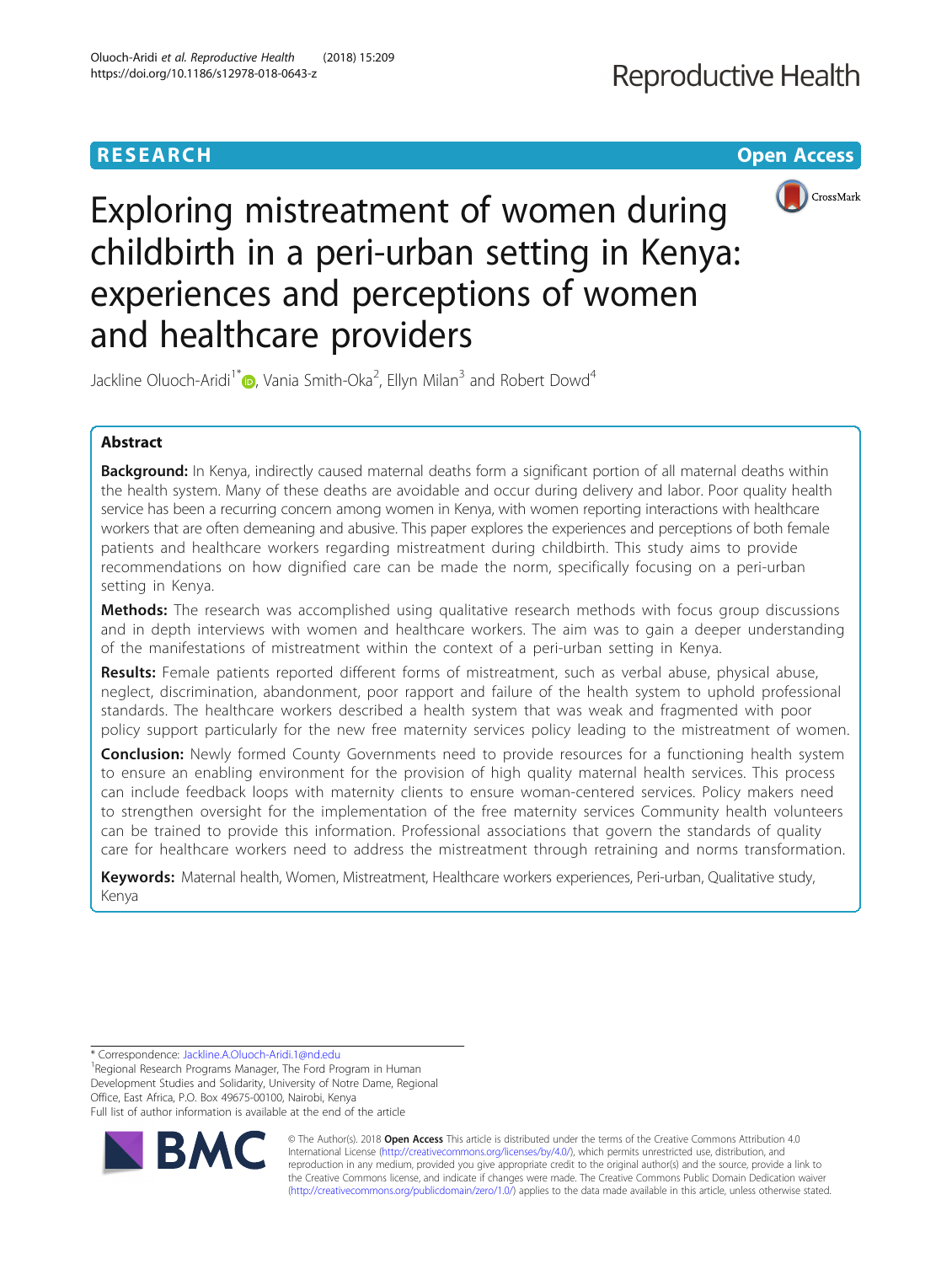## Plain English summary

As many developing countries, Kenya has made little progress on reducing the number of maternal-related deaths within its population. Most of these deaths occur during labor and childbirth. Evidence is clear that access to facility-based deliveries and skilled birth attendance directly impacts the number of maternal deaths. However, many women are reluctant to access health facilities for childbirth services because of the type of treatment they encounter at many health facilities. Previous research in Kenya suggests that women are subject to mistreatment at health facilities, including physical abuse such as slapping and pinching, verbal abuse such as yelling, as well as other acts of abuse and negligence. In this study, qualitative research methods were used to explore both women and healthcare providers' experiences and perceptions of mistreatment of women during childbirth in the peri-urban setting of Dandora in Nairobi. The study found that mistreatment during facility-based delivery is widespread and is largely driven by weak maternal healthcare policies and poor rapport between different actors within the system, such as mothers, nurses, midwives, doctors, hospital administrators, and the larger healthcare system. It is necessary for the newly formed county governments in Kenya along with policy workers to seek solutions to mistreatment through provision of resources for maternity wards such as retraining as well as health systems improvements such as increasing the numbers of staff and providing adequate resources.

## Background

Maternal mortality remains a global health challenge that promises little progress of subsiding under current conditions. Many countries have failed in efforts to reduce the rates of maternal deaths, with over 300,000 maternal deaths having occurred in developing countries in 2015 [[2,](#page-12-0) [23](#page-13-0)]. Evidence suggests that a reduction of these deaths can be achieved through the use of a skilled birth attendant during delivery, facility-based delivery and en-suring access to good quality maternal health care [[19](#page-13-0), [35\]](#page-13-0). Any examination of maternal mortality must take into account whether deaths were due to direct (e.g. obstetric complications, interventions, use of incorrect treatment, etc.) or indirect causes (e.g. the presence of pre-existing conditions that developed during pregnancy and increased the risk during pregnancy) [[36\]](#page-13-0). Though recent research by van den Akker et al. [[33\]](#page-13-0) suggests that this distinction needs to be re-examined, as it places too much emphasis on direct causes while ignoring the indirect causes that might, in fact, be more significant factors in maternal mortality (see also [[20\]](#page-13-0)).

Kenya has experienced little progress on maternal mortality indicators as per the MDG targets of 2015.

The country's current maternal mortality rate is 362 per 100,000 deaths [[18](#page-13-0)]. Most of these deaths occur during labor and childbirth. The proportion of women delivering in a health facility in Kenya had increased from 44 to 60%; despite this increase many women in Kenya continue to shun health facilities, choosing to deliver their babies elsewhere [\[18\]](#page-13-0). Poor quality of care as well as fear of abuse and disrespect perpetuated by healthcare workers may be some of the reasons shaping women's decisions [[1\]](#page-12-0). The provision of high quality healthcare is central to improving maternal health services and female patients' satisfaction. Quality of care, specifically for maternity care, needs to include several components, including being safe (minimizing risk), effective (care based on existing evidence-based guidelines), timely (making sure to reduce delays care), efficient (maximizing resource use), equitable (where everyone receives good care regardless of background), and people-centered (taking into account local needs). QoC for pregnant women and newborns in facilities requires competent and motivated human resources and the availability of essential physical resources [[32\]](#page-13-0).

There has been an increased scholarly attention to the context within which mistreatment arises [[3](#page-13-0), [5](#page-13-0), [13](#page-13-0), [24](#page-13-0)]. Some of these studies have been conducted with an aim of identifying typologies for mistreatment. Bohren et al. [[6\]](#page-13-0) identified seven forms of mistreatment of women during facility-based delivery in sub-Saharan African settings. These forms included, physical abuse, sexual abuse, verbal abuse, stigma and discrimination, failure to meet professional standards of care, poor rapport between female patients and providers and health systems conditions and constraints. Bradley et al. [\[9\]](#page-13-0) elaborated on the context for mistreatment as well as the drivers of mistreatment at the meso-, micro-, and macro-level. Qualitative studies exploring perceptions and experiences of both female patients and healthcare workers in diverse sub-Saharan African countries, such as Nigeria, Guinea, and Tanzania, demonstrate that mistreatment during facility-based childbirth is not only prevalent but is a growing concern [\[4](#page-13-0), [8](#page-13-0), [22](#page-13-0)].

Research in Kenya shows that mistreatment during childbirth is also prevalent. One study using exit interviews in a small rural public hospital in Western Kenya described women's experiences with the health system as being unsatisfactory [[27\]](#page-13-0). Another study comparing thirteen health facilities estimated that disrespect occurred in at least 20% of cases  $[1]$  $[1]$  $[1]$ . An additional study by Warren et al. [[34\]](#page-13-0), which compared care in seven counties describe the manifestations of mistreatment of women and shows that female patients expressed frustration with a lack of confidentiality during delivery, a lack of autonomy, an abandonment by providers, and unsanitary maternity settings.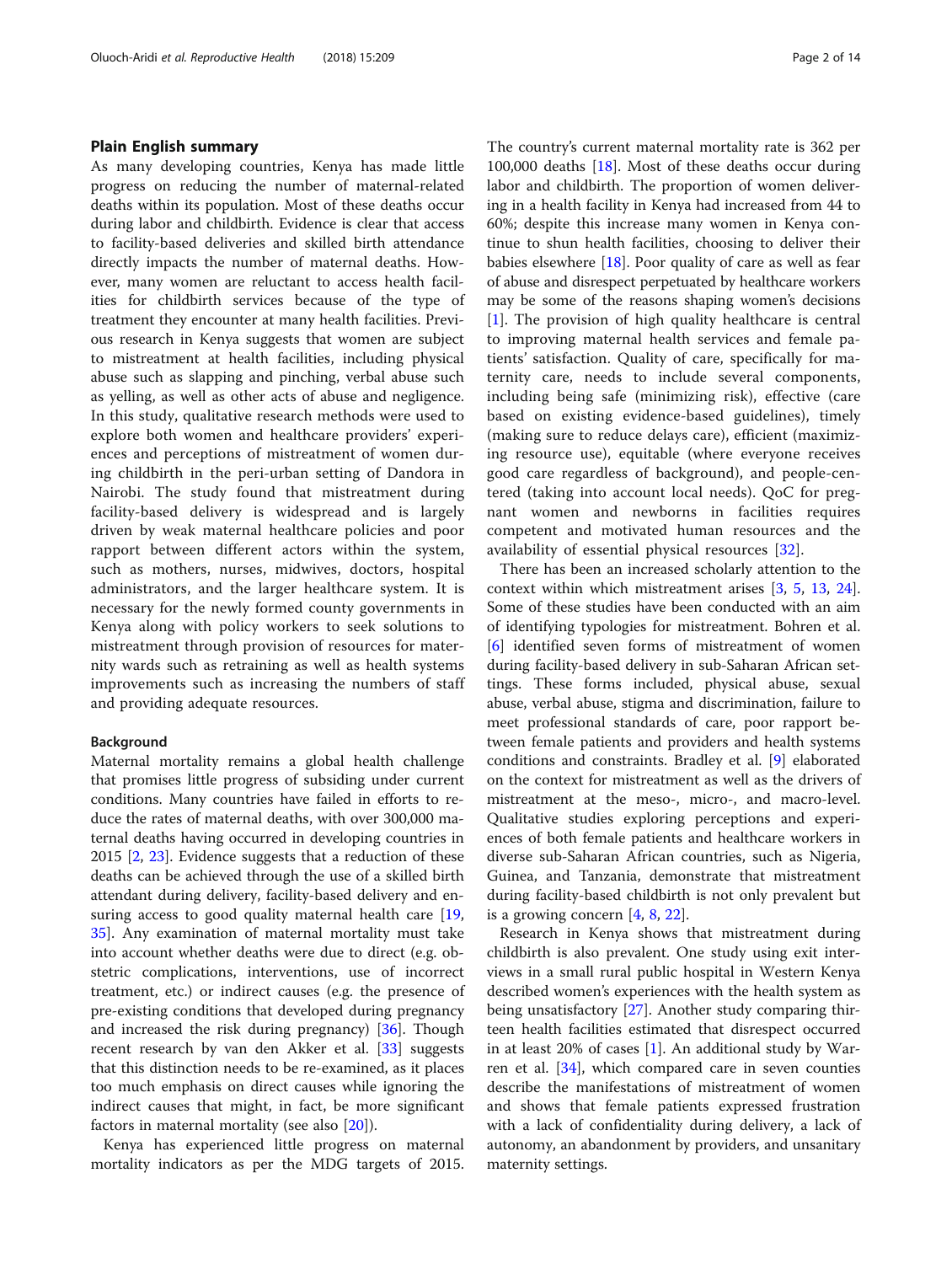A critical policy change that was relatively new during the time of this research was a free maternity health policy initiated by a presidential decree in 2013. This policy allowed all women in Kenya to access free delivery services in all public health facilities. This policy led to a considerable shift in service delivery and expectations. The subsequent high workload also brought about by the free delivery services decree led to increases in the number of women accessing delivery services particularly in the public sector (Calhoun et al., 2018). This subsequently led to high workload with women who previously used private health facilities making trade-offs and attending already busy maternity health facilities hence frustrating already overworked healthcare workers.

Research conducted in peri-urban settings have often focused on the poor quality of services, wherein they experience higher maternal mortality rates [[14](#page-13-0), [40\]](#page-13-0). Despite the fact that Kenya has many peri-urban areas, where a large proportion of its impoverished populations live, there have been no studies of the manifestations of maternal mistreatment among its population. This is an important gap, which we aim to fill. We thus describe the manifestations of the different forms of disrespect and abuse and its connection to human dignity. Dignity is defined as health care that has understanding, compassion and empathy at its core [\[11\]](#page-13-0). Our ultimate goal is to explore solutions on how to improve the delivery experiences of women living in peri-urban settings and incorporate dignified healthcare practices among healthcare workers.

## Methods

#### Study setting

The main objective of this study was to explore female patients' and health care providers' experiences and perceptions of mistreatment of female patients during childbirth. The location was the peri-urban setting of Dandora in Nairobi, Kenya. Dandora has a population of approximately 300,000 people and is situated in Embakasi-North sub-county, Nairobi. The City of Nairobi's garbage fill is located in Dandora; there is significant criminal activity in the area, which is raising insecurity levels. Dandora lacks basic amenities such as clean water and garbage disposal, which leads to many health and development issues for its population. The setting was selected as a study site because it is a peri-urban setting, and thus serves to help answer questions of maternal health in these areas. Studies conducted in peri-urban settings close to Dandora have estimated maternal mortality at 700 per 100,000 [\[40](#page-13-0)]. Additionally because of the location's insecurity, the area is largely understudied and the maternal health situation is not well understood.

Within Dandora there are two secondary care public health centres, four private health centres (of varying size). The two other major maternities that participants mentioned are outside of Dandora. These are referral maternities, however some of the women do go there to deliver. There is a major referral hospital, which is also outside of Dandora, near Nairobi's city centre.

Prior to choosing the site, the research team engaged in many months of continuous community engagement sessions with the local population. These sessions were facilitated by the Dandora Human Development project (established in 2011), which is a community based organization that has worked to address the development challenges by empowering the community through facilitating community engagement and enhancing people's dignity and sense of agency. One of the community engagement sessions identified the issue of lack of quality of maternal health services for women residing in Dandora as a key developmental challenge.

## Study participants and recruitment

The study participants included nurse-midwives, doctors, and administrators from six different health facilities within the Dandora area. Using random sampling, the women were recruited during their antenatal care services at the Holy Cross parish's Brother Andre Medical Centre. The same system of random sampling was used to recruit healthcare workers from their workstations at the different health facilities within the Embakasi-North sub-county health office, which has contacts for healthcare workers. The healthcare workers were included to triangulate the information obtained from the female patients and to ensure a balanced view about the women's perceived experiences. Healthcare workers who had not served in a maternity ward setting were ineligible to participate in the study.

## Data collection and management

The first phase of the study was conducted between October and December 2016. The data were collected through 46 in-depth individual (IDI) semi-structured interviews and 15 focus group discussions (FGDs) with women who had given birth during the previous five years. The second phase was conducted between January and March 2017 and was done through observations and 20 in-depth interviews with healthcare workers.

Data collection was a joint effort between the principal investigators, two research assistants, a medical officer, a graduate student, and a community mobilizer attached to the Dandora Human Development Project. The FGDs were coordinated by the first author, who is a health policy specialist and also fluent in Swahili (the local language). The interviews with the healthcare workers were conducted by the third author, a graduate student who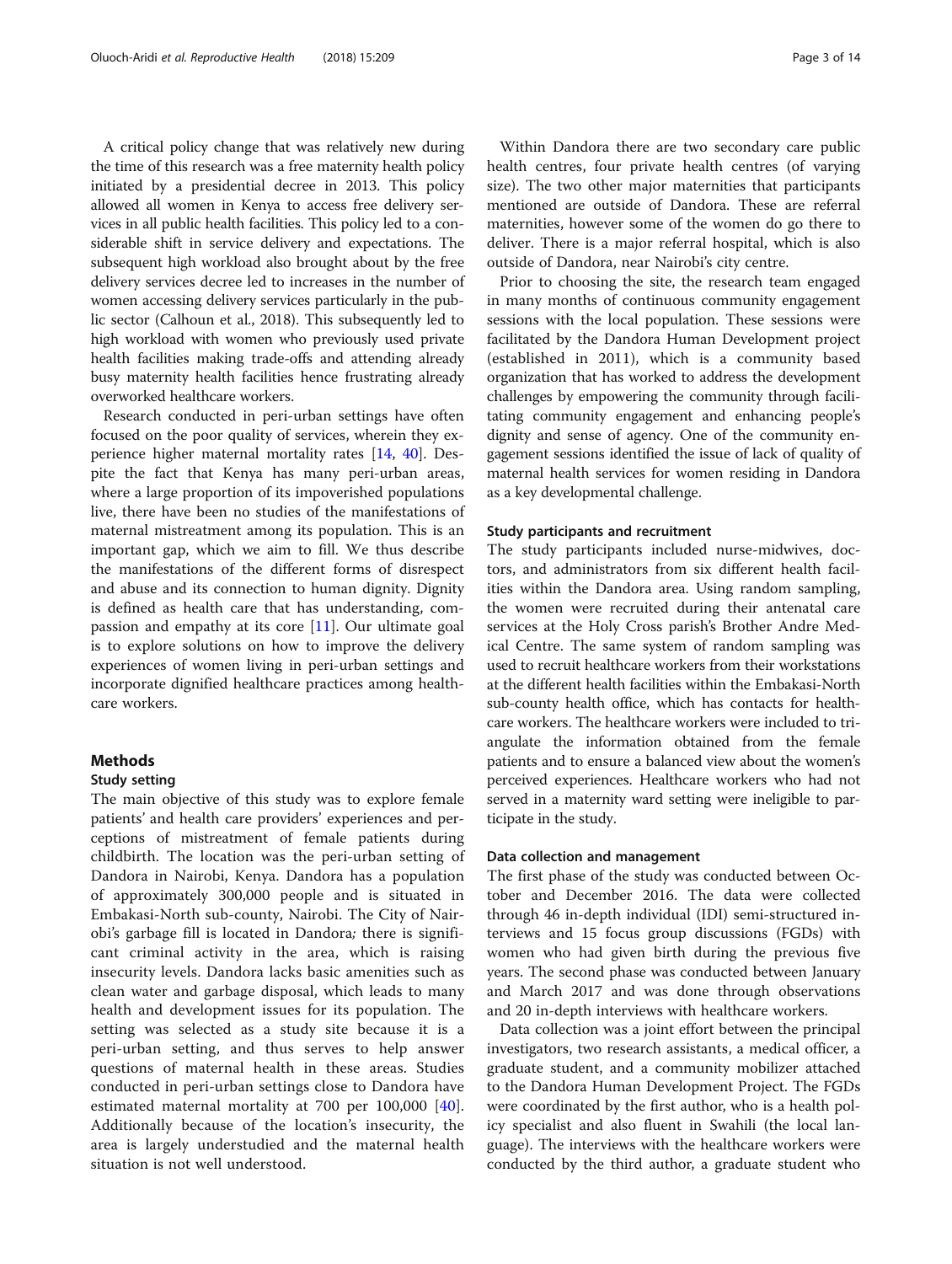was accompanied by a Kenyan medical doctor who helped facilitate the conversations with the healthcare workers and ensured that they did not view the interviews as an audit on their work. One of the unforeseen situations was a medical workers strike in early 2017, which created a difficulty in accessing healthcare workers at their workstations. All study participants provided informed consent through a written consent form, which they read and signed. The interviews lasted between one to one and a half hours and were audio recorded for verbatim accounts. Selected healthcare workers who were interviewed outside their work areas were reimbursed for their transport and lunch costs at a rate of 1000Ksh (10 USD). Interviews were done in English were transcribed, while the interviews that took place in Swahili were transcribed, translated, and back translated by the research assistants. The transcripts were de-identified and stored in a password-protected computer.

## Study instruments

The study employed a semi-structured discussion guide for the interviews (Additional files [1](#page-12-0) and [2\)](#page-12-0).

## Ethical considerations

Written informed consent was obtained from all study participants prior to participation. The Focus group discussions (FGDs) with the women were conducted in a safe setting away from the facility (on the grounds of the parish) where they could speak in confidence about their experiences. This location offered the requisite privacy that the women needed. To enhance additional confidentiality, all FGD participants were encouraged not to discuss each other's opinions outside the FGD setting. The names of the respondents or any personal information were not recorded in the manuscript, so as to make it unlikely for their opinions to be linked to their identities. Research approval for the study was provided by the National Council for Research and Technology Institute (NACOSTI) in Kenya. Local ethical approval was provided by Strathmore University Institutional Review Board. Additional Ethical approval was provided by the University of Notre Dame Institutional Review Board.

## Data analysis

The data analysis was conducted by the first and third author. The approach used was thematic analysis as described by Braun and Clarke [\[10](#page-13-0)]. Line by line coding was done on a sub-section of the transcripts independently to obtain emerging codes inductively. The software used to organize the data prior to analysis was Nvivo 11 [[28\]](#page-13-0). The data was classified and organized according to emergent key themes and categories, such as different forms of abuse or neglect. A codebook was designed using these inductively emergent codes and an existing literature typology on mistreatment of women (specifically [[7\]](#page-13-0) work), which was adapted to the Kenyan context (see Additional file [1\)](#page-12-0). This codebook expressed high-level themes and code families. The similarities and differences within the themes were highlighted and analyzed. To establish inter-coder reliability, some of the coded transcripts were reviewed by an independent author.

## Results

Two data collection methods were used during this research: (1) 15 FGDs with participating women, which included between five to seven participants, and (2) 46 individual in-depth interviews. Because of the sensitive nature of the information, some women preferred to speak about mistreatment individually and in confidence, which is why there are more than three times as many interviews as FGDs. The average age reported by the women was 30 years; the majority (74%) were married, and most of the women (91%) were Christian. In terms of tribal representation, the Luo and Kikuyu tribes were most heavily represented, with 61% claiming at least one of these. Almost 50% of participants had attained at least a secondary education, and described their job as housewife. Sixty one percent of participants had previously delivered between 2 and 3 children (see Table [1](#page-4-0)). A total of 20 healthcare workers were interviewed (6 doctors, 2 clinical officers, 8 nurses/midwives and 4 hospital administrators). Details for the demographics characteristics of the healthcare workers are presented in Table [2.](#page-4-0)

## Mistreatment experiences of women

The following presents the emergent themes from the data collected on the female patients' and healthcare worker's perceptions of mistreatment. As was mentioned in the introduction, Bohren et al. [[7\]](#page-13-0) identified the following typology of mistreatment: Physical abuse, sexual abuse, verbal abuse, stigma and discrimination, poor rapport between healthcare workers and women, failure to meet professional standards and health systems constraints Our data fell within all the six major themes aforementioned with the exception of sexual abuse. Because of the prevalent stigma around the issue of sexual abuse among most populations in Kenya, participants did not mention its manifestations to us. Additionally, because of the prevailing power imbalance between healthcare workers (who are often of higher socioeconomic status than the women) it is unlikely that the women would report any instances of sexual abuse.

# Physical abuse

The women reported physical abuse occurring during their delivery. The physical abuse was often described in terms of beatings and slaps. One woman described her experience as below;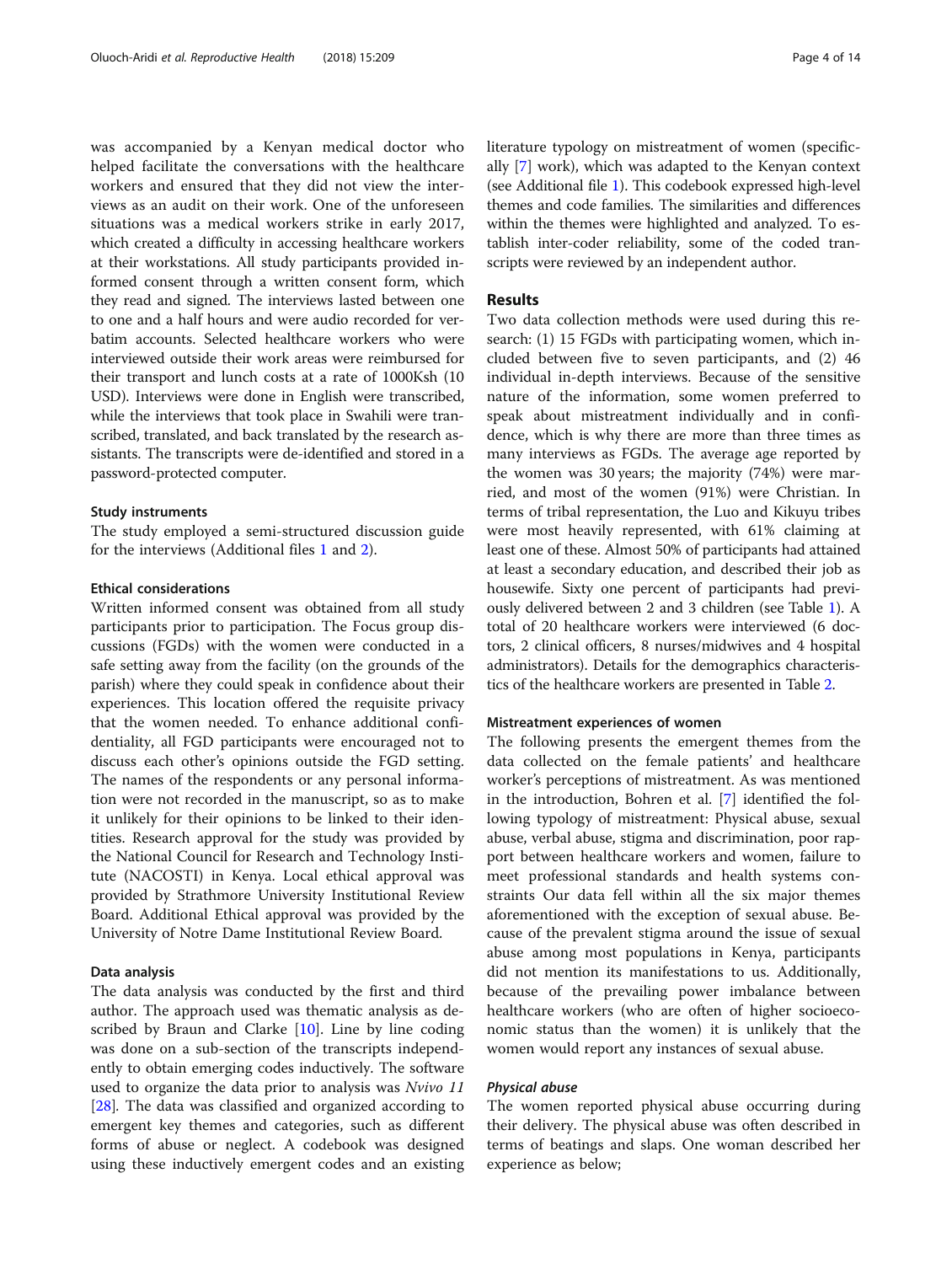<span id="page-4-0"></span>Table 1 Sociodemographic characteristics of the women of reproductive health interviewed through In-depth individual Interviews

Characteristic  $n$  (%) Age in years 20–24 4 (9%) 25–29 10 (22%) 30–34 13(28%) 35–39 11(24%) 40+ 8(17%) Marital status Single 12(26%) Married 34(74%) Religion Christian 42 (91%) Muslim 2 (4%) Other/Missing 2 (4%) Ethnicity Luo 16 (35%) Kikuyu 15 (33%) Kamba 3 (7%) Kisii 2 (4%) Luhya 8 (17%) Other 2 (4%) Education Primary 18(39%) Secondary 32(50%) Tertiary 7(4%) None 2 Employment Private Sector 5 (11%) Civil servant 1(2%) Housewife 23(50%) Tailor 3(7%) Trader 7(15%) Other 7(15%) Number of living children 0–1 5(11%) 2–3 28(61%) 4–5 10(22%)

"…At this public hospital the doctors are usually nice, they walk around the wards and when they find you seated, they encourage you to walk. The only problem there is when you disturb them during the delivery process they beat you up, a slap will just land on you

 $5$  and above  $3$  (7%)

or they could beat you up with a plank of wood…" (Woman, age public hospital).

The women we spoke with experienced fear, panic, a sense of helplessness, bitterness, and psychological pain as a result of the beatings meted out by the healthcare workers. Another woman interviewed described some of the harsh treatments she was subject to;

"…I could see how people were giving birth and the doctors were harsh, beating people seriously and you were next and you don't even know what you were are going to do…" (Woman, aged 23, FGD, delivered in public hospital).

The female participants explained that they knew that the nurses were slapping them in order to assist them in their delivery of their babies, but also noted that they were never given explicit reasons for why the beating was necessary, leaving them confused and perplexed. This abuse was especially shocking for first time mothers who admitted having bitter feelings towards the nurses after these experiences, and thus considered never returning to the health facilities for any future delivery.

| Characteristics of healthcare workers |                      |                     |                                |                                         |
|---------------------------------------|----------------------|---------------------|--------------------------------|-----------------------------------------|
|                                       | Doctors<br>$(n = 6)$ | Nurses<br>$(n = 8)$ | Clinical Officers<br>$(n = 2)$ | Hospital<br>Administrators<br>$(n = 4)$ |
| Age in years                          |                      |                     |                                |                                         |
| $20 - 29$                             | $\overline{4}$       | 1                   | 1                              | 0                                       |
| $30 - 39$                             | $\overline{2}$       | $\overline{4}$      | 1                              | 3                                       |
| $40 - 49$                             | $\mathbf 0$          | $\overline{2}$      | 0                              | $\Omega$                                |
| $50+$                                 | $\Omega$             | 1                   | $\Omega$                       | 1                                       |
| Marital Status                        |                      |                     |                                |                                         |
| Single                                | 6                    | $\overline{2}$      | 1                              | $\mathbf 0$                             |
| Married                               | 0                    | 6                   | 1                              | 4                                       |
| Gender                                |                      |                     |                                |                                         |
| Female                                | 3                    | 6                   | 0                              | $\overline{4}$                          |
| Male                                  | 3                    | $\mathfrak{D}$      | $\overline{2}$                 | 0                                       |
| Years of Experience                   |                      |                     |                                |                                         |
| $0 - 4$                               | 6                    | 3                   | $\overline{2}$                 | $\Omega$                                |
| $5 - 9$                               | 0                    | 0                   | 0                              | $\overline{2}$                          |
| $10 - 15$                             | $\Omega$             | 3                   | $\Omega$                       | 1                                       |
| $15+$                                 | 0                    | $\overline{2}$      | 0                              | 1                                       |
| Type of health facility               |                      |                     |                                |                                         |
| Private                               | 0                    | 5                   | 1                              | 4                                       |
| Public                                | 6                    | 3                   | 1                              | 0                                       |

Table 2 Sociodemographic characteristics of healthcare workers interviewed through In-depth individual Interviews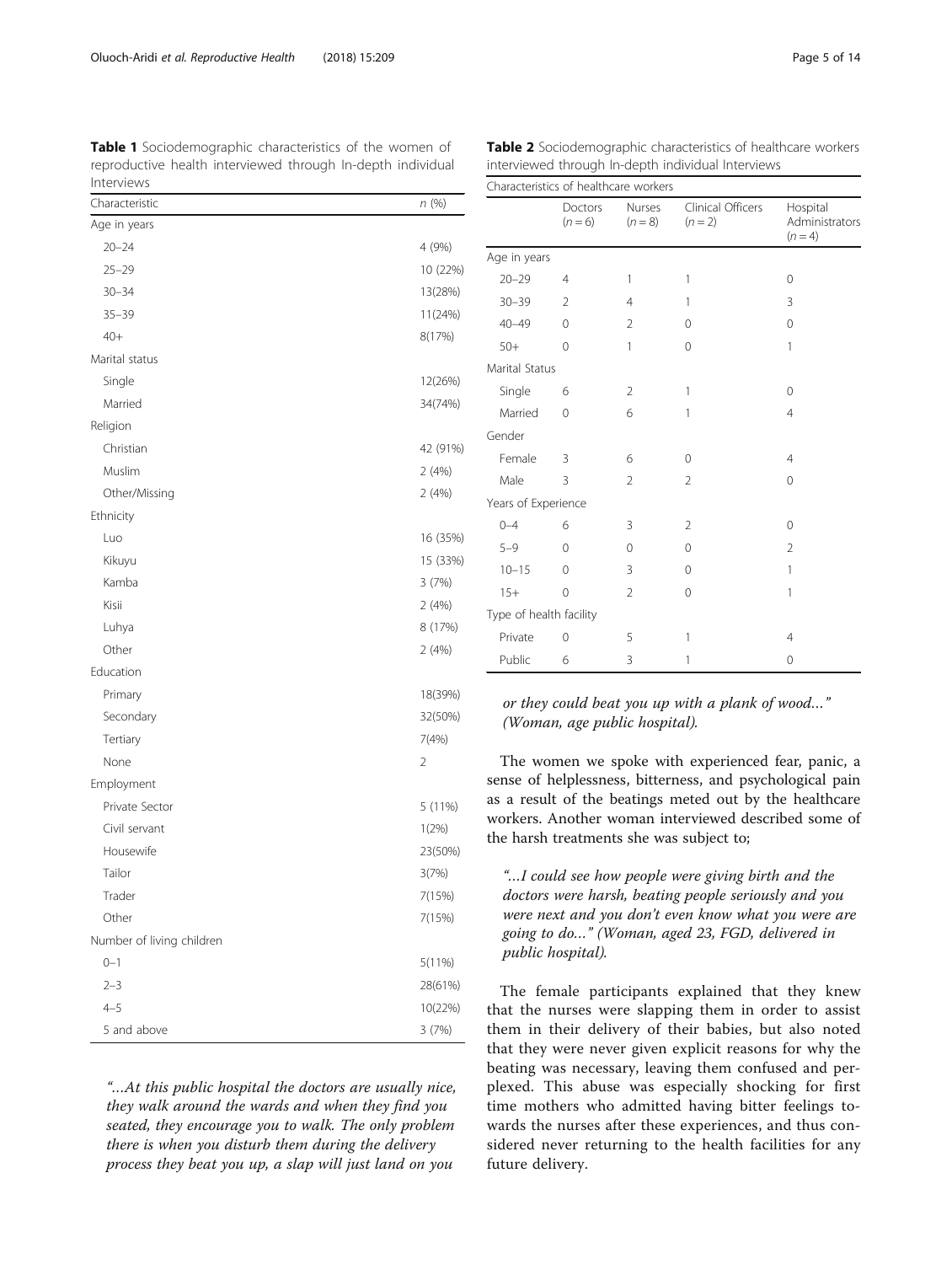Our data show that there were conflicting views from healthcare workers regarding the physical abuse. When asked, the nurses particularly justified the slaps as a tool of obtaining compliance and cooperation from the women during the pushing phase of birth, citing the urgency required to save the lives of a mother and baby during the active phase of childbirth. A few of the midwives justified the physical abuse by citing their training, saying they were taught to be 'firm' with the women. They thus learned to obtain compliance through physical means, with the end goal of ensuring good health outcomes for the women and their babies. Nurses and midwives described their patients' lack of cooperation and compliance, especially during labor put the women at risk of losing their lives and harming their child during a critical time as illustrated below:

"…You know some mothers are uncooperative because of the pain you find a woman if you are so gentle with them they become unruly but if you are so gentle and so you can find some of them even injuring the baby so you have to be 'firm'…" (IDI, Nurse-Midwife at private health facility)

The nurse-midwives interviewed used terms such as "uncooperative", "unruly", "wild" and "rude" to describe some of the women. They also described a special class of women that they labeled "difficult women." These women tended to be either underage women with no children, older women who were multiparous, or women who had not attended antenatal care services. They described these women as woefully unprepared for the eventualities surrounding childbirth. One doctor interviewed mentioned that he had encountered some very young women who were likely victims of sexual assault. He said they were extremely hostile and were hence at risk of verbal or physical abuse because of the perceived lack of compliance to medical instructions during labor and childbirth.

Almost all the different kinds of healthcare workers attempted to justify physical abuse. They stated that because female patients in labor were undergoing intense pain, their emotional state was questionable. They went on to add that these patients were unable to comply with the rigorous instructions issued, and hence the healthcare workers were forced to become physical with them. This kind of justification of physical abuse represents a clear illustration of the normalization of physical abuse during childbirth.

## Verbal abuse

Female participants described how healthcare workers attempted to silence them from asking about their own care during labor and delivery. They mentioned that the nurse-midwives predominantly asserted their power over them by using sarcastic words when they asked questions related to their care. The women also complained that the nurses castigated them for their sexuality and told them they were not present when the women were conceiving and so the women should not expect help from them. The nurses were reported to have regularly used abusive language, especially during the process of labor to suppress the noises women made during pushing. Interestingly, women were also castigated during seemingly mundane tasks, such as when they made their beds, as illustrated by the quotes below;

"…In the wards nurses and workers were shouting at mothers, if they notice that you have soiled the bed sheets you are in trouble; that is the time you are told to wake up quickly and bathe with cold water; and at that time you are weak and can only move slowly…" (Woman, aged 26, FGD, delivered in public hospital).

"…I was in labor pains for three days and the nurses were saying that my cervix had not opened and eventually an artificial rupture of membranes was conducted by the nurses who were assisting me… They looked at me with contempt and used abusive language when I was pushing the baby... They could tell me to push or don't push that really confused me. After a long struggle I told them to take me for an operation because I thought I could not manage [and] the head of the baby was already out. I was terrified to see the nurses hold my legs and forcing me to push the baby, because they had sensed danger. Eventually my baby was safe but I didn't like how I was handled…" (Woman, aged 24, FGD, delivered in major public maternity hospital).

Almost half of all women in the focus group discussions used terms such as "they are very harsh", "they insult you", "they were rude", "they can't handle someone in a good way", "they look down upon you" and "they abuse you". They claimed that the nurses abused them verbally for the most menial transgressions, for instance, the clothes they wore. They also said that they used insinuations surrounding their sexuality. These verbal abuses illustrated a power imbalance between the nurses and the women, which seemed to normalize the unwarranted verbal abuse.

"…Sometimes maybe a mother has not been attending clinic, she has come with nothing because you have to conduct an ANC profile and know her HIV status. Some are just like they have not gotten any health education outside there. And also primiparous women do not attend clinic.so we have to shout at them…" (IDI, Clinical officer at private facility).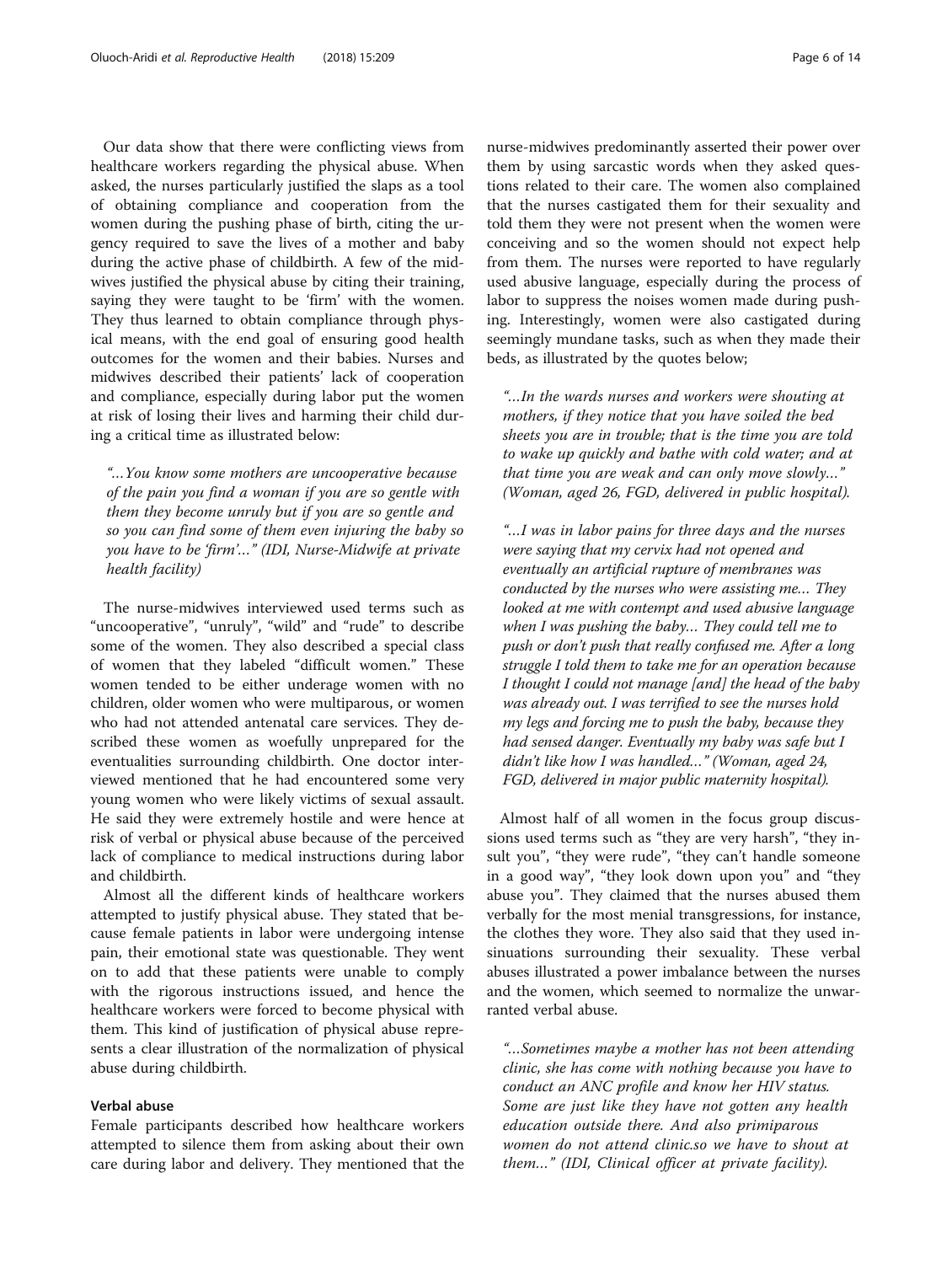# Stigma and discrimination

Stigma and discrimination appear in the following ways: (1) Discrimination based on age; (2) As ethnic-based discrimination; (3) Structural discrimination based on continuity of care from prenatal to post-natal period; 4) Discrimination based on parity; 5) Discrimination based on disease status; and 6) Discrimination based on socioeconomic status. Some women stated that if they were young, the healthcare workers would mistreat them for being involved in sexual relations and having babies prematurely. Healthcare workers would thus neglect them during labor or deny them care altogether. Other women described discrimination due to their ethnic background. They reported that they perceived that women of "higher" ethnicities were given preferential treatment over those of "lower" ethnic groups, as described by one woman,

"…. One looks at a card and sees this is Jane and this is Mary, they would call Jane first (because her name indicates her ethnicity) and she gets attended to with priority and Mary will stay there until at night someone complains (about the queue jumping) and only then do they use the order (in which the patients arrived). This is not right as we are one tribe, just one tribe…" (Woman, aged 30, FGD, delivered at Major Referral Hospital A).

Another unexpected dimension of discrimination was based on continuity of care from antenatal care services to delivery care. That is, women who received their antenatal services at the hospital where they were intended to deliver were given preferential treatment in comparison to those who had not.

"…They shouldn't dwell on where one has gone to the antenatal clinic; they get to attend to those who went to private hospitals first and leave those who have been going to the city council hospital. For example at [major maternity Hospital A], those that used to attend city council's clinic were attend to first while those who were attending private clinics were put aside and they could actually die from there…" (Woman, aged 20, FGD, delivered at a private hospital)

As with both verbal and physical abuse, multiparous women were also discriminated against. That is, they experienced neglect because healthcare workers assumed that their multiple experiences giving birth gave them the ability to know what to do with their current birth. As has been noted by other scholars, women with a certain disease status (specifically HIV+) experienced discrimination. They reported in confidence that healthcare workers did not want to handle them or would embarrass them by loudly calling out their disease status in the presence of other women.

# Poor rapport between women and healthcare workers

As can be imagined based on the narratives described thus far, for many women, rapport between them and their providers was a major challenge. The women described a lack of supportive care as well as inattentiveness and insensitivity regarding their experiences of pain. They stated that they felt that healthcare workers deliberately ignored their plight. When women attempted to call the doctors they were rebuked and left to deliver on their own.

"…I tried calling the doctor who said I had just arrived [and] it wasn't still time. … I actually forgot, [and] so I took myself to the ward and climbed into bed. In the process my water broke; they then came started making noise at me asking why I had made the place dirty. When [the nurse] left, the child came out and she just heard the child crying; the child almost slid and fell because of that water. I delivered on my own; they came and assisted me with the cutting [of the cord] but I just delivered on my own…" (Woman, aged 28, FGD, delivered in a public maternity).

The healthcare workers reported that the women always expected to receive high quality health care services, privacy, and personalized attention, such as counseling, despite the acute shortages of healthcare workers. Participating nurses reported that female patients seemed to expect better quality service from private facilities than public health facilities. Healthcare workers also described how an increasing number of women delivering their babies expected to receive all their services for free, including miscellaneous items such as free clothes. The reason behind this was the Kenyan Government's newly introduced policy of free maternity services at all public health facilities. Detailed instructions on implementation of this policy to healthcare workers were lacking and this lack resulted in great confusion and frustration for most healthcare workers. This underlying frustration led them to justify their many forms of mistreatment to the women.

"…Because it's free maternity they think they'll walk in and walk out with everything for the baby. So most of the times when they come, they come without children's clothes. So when they come, they find out it's only the service that is free, everything else they're supposed to bring for themselves. So this is usually the biggest problem most times …" (IDI, Doctor in Major Maternity Hospital A).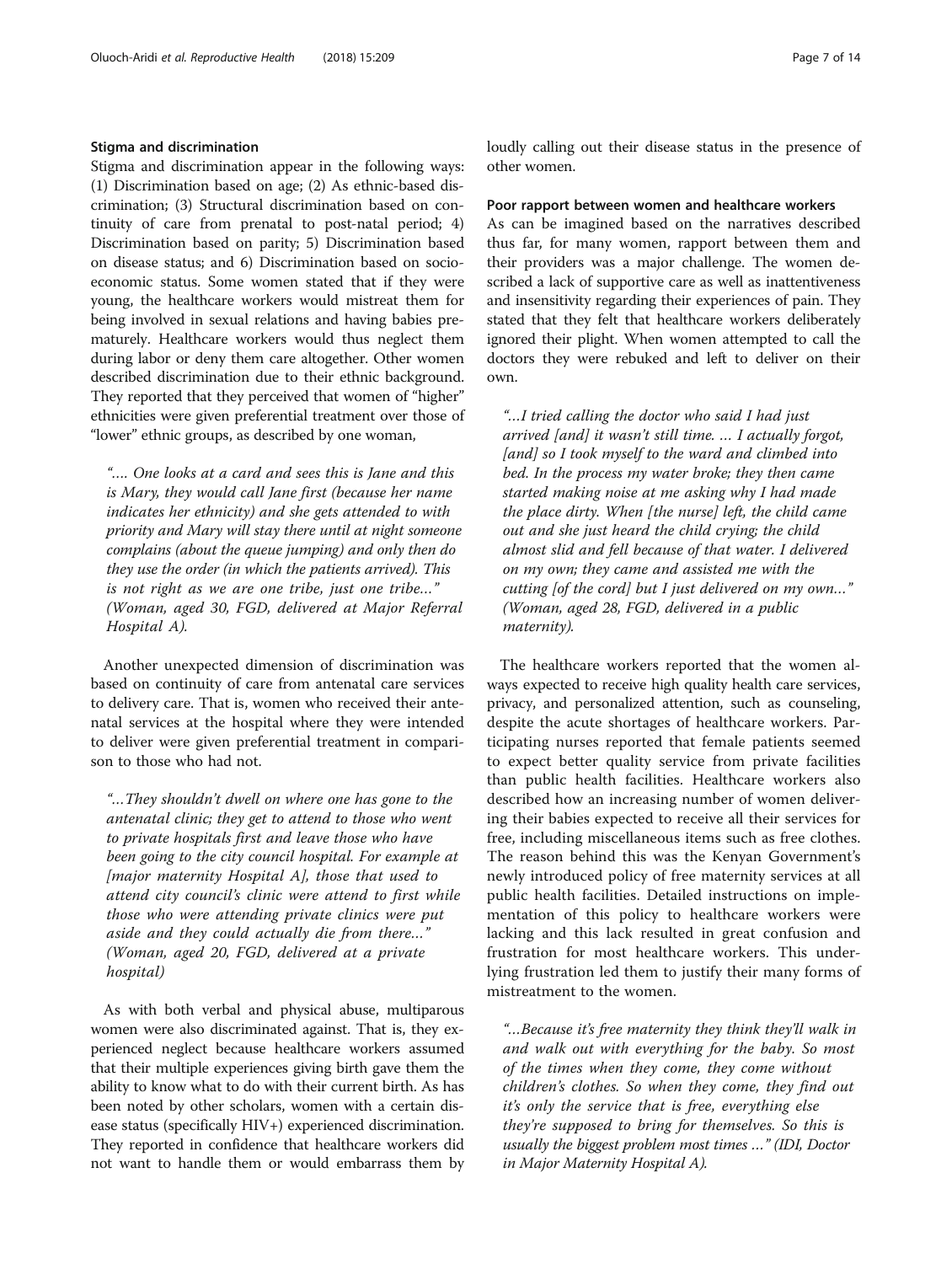The healthcare workers we interviewed felt that the women did not understand how the health system worked and were therefore imposing their expectations for a high quality care. Despite the fact that this was a heavily constrained health system (which, as was stated earlier, was undergoing a strike) patients continued to demand good quality services and personalized care. The health workers in response to their female patients' expectations deliberately failed to build a rapport with them and would be rude towards them. The healthcare workers would mistreat them as a way of expressing discontent with the women's attitude towards the free delivery services.

## Failure to meet professional standards

Women described feeling neglected and that their care was abandoned at critical moments during the delivery due to healthcare workers claiming that they had other competing demands. One woman in a focus group stated that:

"…I called the doctor when I began feeling the baby coming down, but the doctor refused to come and so I delivered on my own. And that is when the doctor was called by the other people. When the doctor came he cut the umbilical cord and before the doctor could attend to me there was another woman nearby also giving birth. The doctor left my child uncovered and unattended and went to the other woman and came back after she had delivered and took my child to the nursery…" (Woman, aged 23, FGD, delivered in a private health facility).

What is interesting about this above description is that the doctor does, indeed, have other competing claims. While we hear the concern from the patient herself, who felt abandoned, we can also identify how the doctor was trying to attend to two patients at once, given the shortage of workers and time constraints. The women emphasized a dearth of supervision of deliveries because of the shortage of staff and the work demands of the busy maternity sections. They described women being left with trainee clinicians who were often inexperienced and would make mistakes. The women construed these mistakes as deliberate mistreatment, even though it could be argued that the doctors were trying to manage an almost impossible situation as best they could.

The women described that a few healthcare workers were clearly inebriated and were responsible for enacting physical violence on their patients, as described below.

"…At this point there were only two trainees in the ward, one doctor was drunk and was sleeping, when the trainee gets stranded with anything. He comes and

when you try to argue with him he beats you up. When I was about to start pushing the baby, the trainee came and was unable to help me. When the doctor came he painfully pressed my stomach and I told him he was hurting me and he said that this was not his work ….His work was to deliver the baby and asked if I hadn't called for him; but I gave birth well…" (Woman, aged 27, FGD, delivered in Major Referral hospital).

In the above narrative there are two healthcare workers, one drunk and unable to manage the work, and another who enacted what was likely the Kristeller maneuver (or fundal pressure), consisting of pushing down on the fundus to move the baby out. This procedure is considered to be a standard, but unnecessary and very aggressive, practice within obstetrics, with many medico-legal implications [\[21\]](#page-13-0).

Women described other unnecessary procedures, such as episiotomies, or other procedures done repeatedly by students and different healthcare workers without their consent as illustrated below.

"…I have three kids my firstborn was born at [Maternity hospital A] but I used to go to [small clinic B] where I had high blood pressure so it forced me to attend clinic weekly. On my last weeks of pregnancy I was referred to [Maternity hospital A] where I was examined by students and the real doctors were nowhere to be found. It took me around two hours before I gave birth to a baby was weighing 2.5kg. It made me wonder why they did [an] episiotomy and they also took a lot of time to stitch me. The reasons I was given was that they were waiting for the higher ranked doctors who supervise them to guide them on what or how they should do it. After waiting for a long time they decided to stitch [me]. Unfortunately after 15 mintues, when the doctors came, it was redone. I felt a lot of pain…" (Woman, aged 30, FGD, delivered in Maternity hospital).

# Health systems conditions and constraints

The women mentioned that some of the mistreatment was as a direct result of poor quality of service exhibited by the overcrowding at public hospitals and acute shortages of healthcare workers. They suggested that the number of healthcare workers needed to be increased to improve the quality of care offered during delivery services. One participant stated,

"…They should add more nurses. The existing nurses are few in and the patients are many. That's why they were going from this side to that side and they are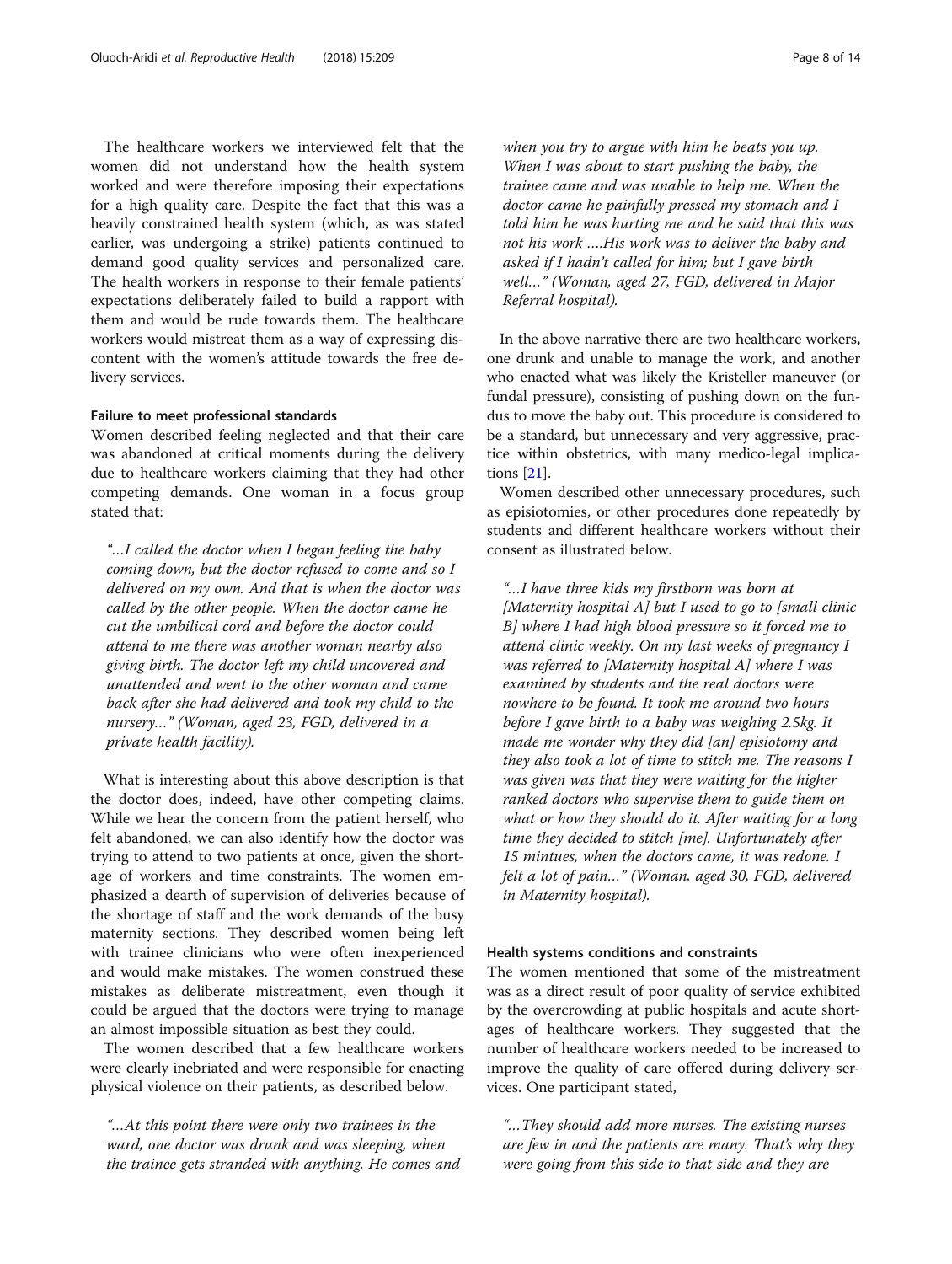tired because they are also looking for a salary increment. If they have good salary they will handle people with care and if they attend to two people they don't get tired. They should employ more nurses to avoid one nurse attending to 10 patients and to improve their services…" (Woman, aged 22, IDI, delivered at public health facility).

Some women suggested that the lack of bed spaces available at the major hospitals for delivery services was due to the increased number of female patients accessing medical services. They added that the government could add the required space needed for the delivery beds. This deficiency in infrastructure generally led to women receiving poor quality services. For instance, women sometimes shared beds with other patients, gave birth on the floor, or were ignored and neglected by healthcare workers. Women defined these lacks as forms of mistreatment. Two women describe their experience below;

"…The women were seated outside on the bench when one delivers. That is when the other one then gets a bed. The room was small. They could add another room because I don't know if people are still giving birth as much. The doctors there wanted to assist but the beds were occupied. They would ask if people didn't want to go elsewhere even though the delivery process there was free. Therefore, women had to wait by the bench; when a woman would report that they were in pain, they would be told to go home and come back the following day; they were unable [to do that] and some would sit by the bench for days. The delivery beds were few…" (Woman, aged 28, IDI, delivered in Maternity Hospital B).

"…I don't know about [Major Maternity Hospital A]. I don't know what they could add because there were a lot of people during that time. Probably they could add a room as I think they added doctors at [Major Maternity Hospital B]. The room was small; the delivery room was small at that time; it had two beds on one side and two on the opposite side. There were 4 beds in total…" (Woman, aged 34, IDI, delivered in Maternity Hospital A).

Healthcare workers concurred with the women's descriptions of the health facilities. They similarly described the state of the public health facilities as deplorable, citing that the capacity of the health system was lacking. They claimed that the main government maternity hospitals serving women in peri-urban settings such as Dandora lacked basic physical facilities, such as sufficient number of delivery wards, beds, and waiting rooms. They described the facilities as few and lacking in quality to meet the needs of the women accessing services. They added that there were acute shortages of basic supplies, such as gloves and surgical equipment, as well as general utilities such as electrical power and water. These latter two were frequently unavailable, which not only inconvenienced the healthcare workers, but also compromised the quality of services they could offer. This situation thus resulted in poor patient outcomes. The quote by the medical officer illustrates the issue;

"…Sometimes you use ergometrine (medication used to cause contractions of the uterus to treat heavy vaginal bleeding after childbirth) and we don't have sterile gloves. Sometimes you want to remove a retained placenta, you don't have the gynecology gloves and you have to improvise. You cut up the other gloves and patch it up. Sometimes in the [operating] theatre you don't have suturing material… are you serious? It's something that is quite sad. Sometimes in the middle things can be running smoothly then all of a sudden there is no suture material, there is no water, just like that. There is no water, there is no electricity…" (IDI, Doctor in Major Public Maternity Hospital B).

Healthcare workers described the maternity and labor ward settings especially in the larger referral hospitals as chaotic scenes that were routinely understaffed. Midwives described situations where they were simultaneously helping patients in labor and triaging the ones ready for delivery. They went on to say that the female patients who were perceived to be difficult were often left on their own, an action which the patients later construed as abandonment. The midwives claimed that their working environment where there was a lack of assistance made them easily prone to stress. This situation led them to lose their tempers with 'difficult' women more frequently. Additionally, the healthcare workers expressed frustration at their workload, with one midwife vividly describing having to regularly attend to multiple women during critical phases of labor simultaneously, leading her to prioritize only the cases that seemed most urgent in her perspective.

"…So like I once took a patient to [Public Maternity B]… You see someone [attending to] almost 10 mothers… One mother is calling the other is also calling… In fact they even look as if they are confused. So (they try to hurry), they try to sew one while another patient in the second stage of labor is calling them and its only one nurse. So you find that this time factor makes the stress of work too much. The patient nurse ratio is, I don't know, it is very, very low. A whole room is just attended by one person. So you just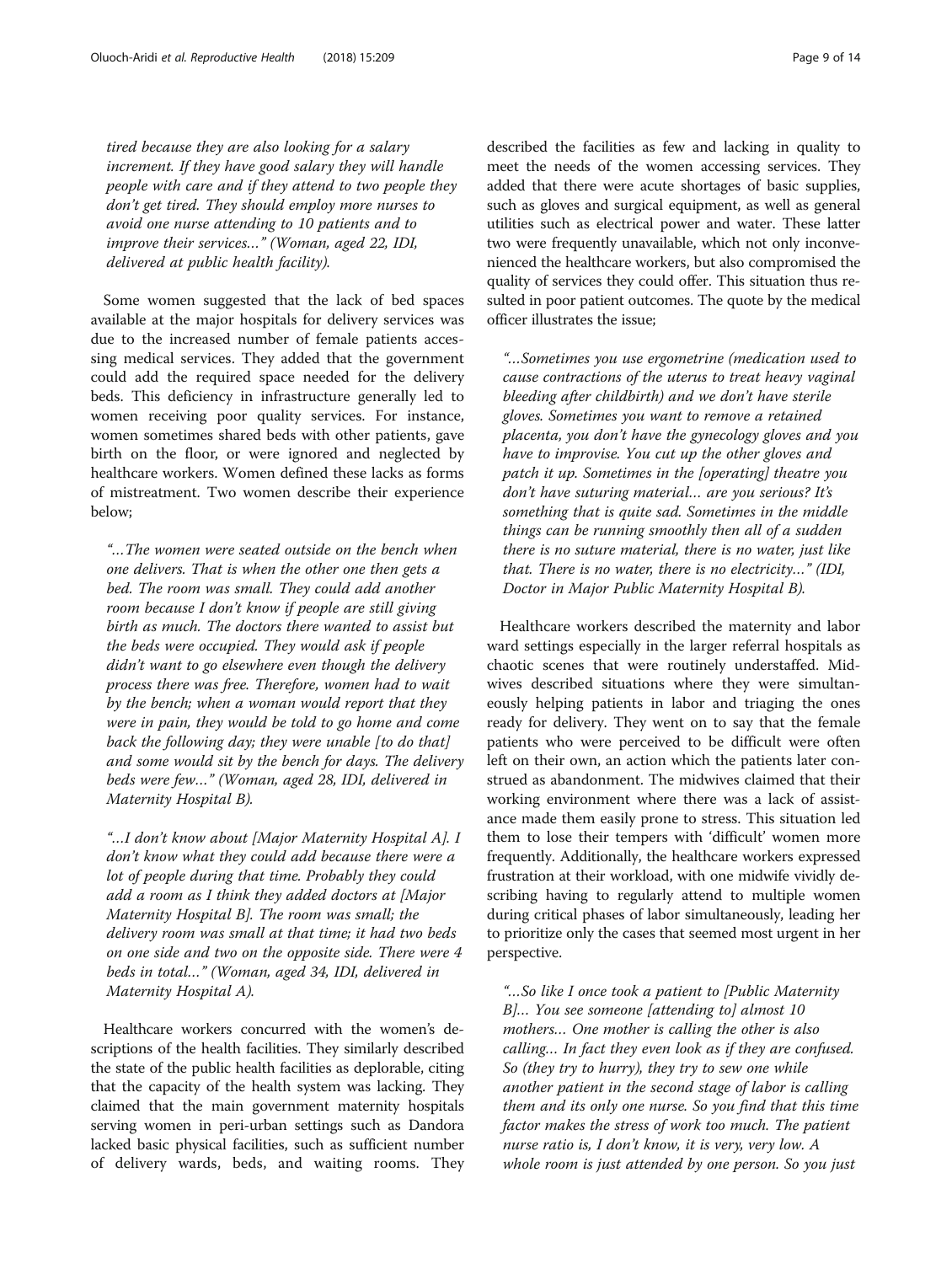empathize [with their predicament]…" (IDI, Nursemidwife currently at private facility).

Another main frustration with the health system was the ineffective referral systems in most health facilities that subsequently lead to the delays in care. Women constantly interpreted this phenomenon as mistreatment in the form lack of support and attention to their needs. The healthcare workers, especially those stationed at maternity hospitals, mentioned that they frequently received women who had been referred from far-off smaller facilities who were brought in after botched deliveries. The healthcare workers said that the patients often arrived with heavy bleeding, and they were expected to attend to them despite the obvious adverse clinical consequences of late referrals.

"…They always refer when it's too late… There are situations where they stay with a mother who has been bleeding for quite a while, so when they see they are not going to help the mother they bring [her] here to our facility… The number one cause for most of the mothers [losing] their lives is postpartum hemorrhage… despite making the necessary interventions on time...' (IDI, Medical officer in public maternity hospital B).

#### Culture of blame

There was a prevailing culture of blame in these medical settings. Healthcare workers, particularly those at lower end of the hierarchy, strongly felt that they took the 'direct hit' for any adverse outcomes on the women or children. They also expressed fears at being blamed for outcomes that they largely thought were a result of non-compliance by the women. They said they were blamed by those higher up in the medical hierarchy (such as doctors). Additionally, they stated that blame was meted out at different levels and by different people. Sometimes it was doctors blaming midwives and sometimes it was the patient's family blaming both doctors and midwives. Workers mentioned that this fear of blame is what drove them towards harsh treatment.

"…You know generally as human beings, it's something natural that when someone is grieving, the first person you see is the one you want to blame. […]. And as human beings we always blame the person, then ask questions later. These relatives don't want to know and most of them don't understand how the system works…" (IDI, Doctor at Major public Maternity B).

"…Makes them less cooperative (laughs) and then complicates the delivery most of the time. Psychologically they get traumatized, you can see them withdrawn and if they have a problem they won't be free enough to ask you for help because they are not sure how you'd react to them…" (Medical officer in Public Maternity Hospital A).

When asked why the women thought they were mistreated by healthcare workers, many didn't seem to know the answer to the question, adding that they pleaded with healthcare workers to be patient with them during labor. They expressed fear around resuming care seeking activities at facilities where they had been mistreated and considering other options for childbirth, including home births.

Occasionally, patients and their families reported the mistreatment to medical regulatory agencies or sued healthcare workers in cases that resulted in maternal mortality. Despite this, many women expressed frustrations that there were no formal avenues set up in public and private sectors to discuss mistreatment or redress poor quality services. They added there were no feedback mechanisms at the hospitals to lodge complaints about poor quality services. Many said they were afraid of the consequences and future retaliation that they would face from the healthcare workers during subsequent visits to the health facilities if they ever took action. These fears were compounded by the distinct power and class dynamics inherent in the patient-caregiver relationship.

## Additional findings

The primary focus of this article has been to understand the ways that mistreatment in Kenyan hospitals occurs. It is important to add that there were also a few female participants who experienced positive birth experiences. They mentioned that the nurses who assisted them during the delivery process were extremely helpful. They described being accompanied throughout the entire delivery process. Several women referred to one mission hospital that consistently had high quality care. At this particular hospital, the women described the doctors and nurses as "being with you all the way" and provided detailed examples of what their positive experiences were. One woman described the experience as "relaxing" and confirmed that she gave birth to all her children at this particular hospital. She said,

"…I had to now go to [Mission Hospital A] every other week. They kept examining me to know what the problem was. Everything was relaxing; the doctors are with you all the way; if you begin having pains they ask you what you would want; if you turn this way they apologize; they rub your back. When the baby begins to come out, they come and assist you and if you have to be stitched they do it there. They wash the baby and you also get to shower; they treat people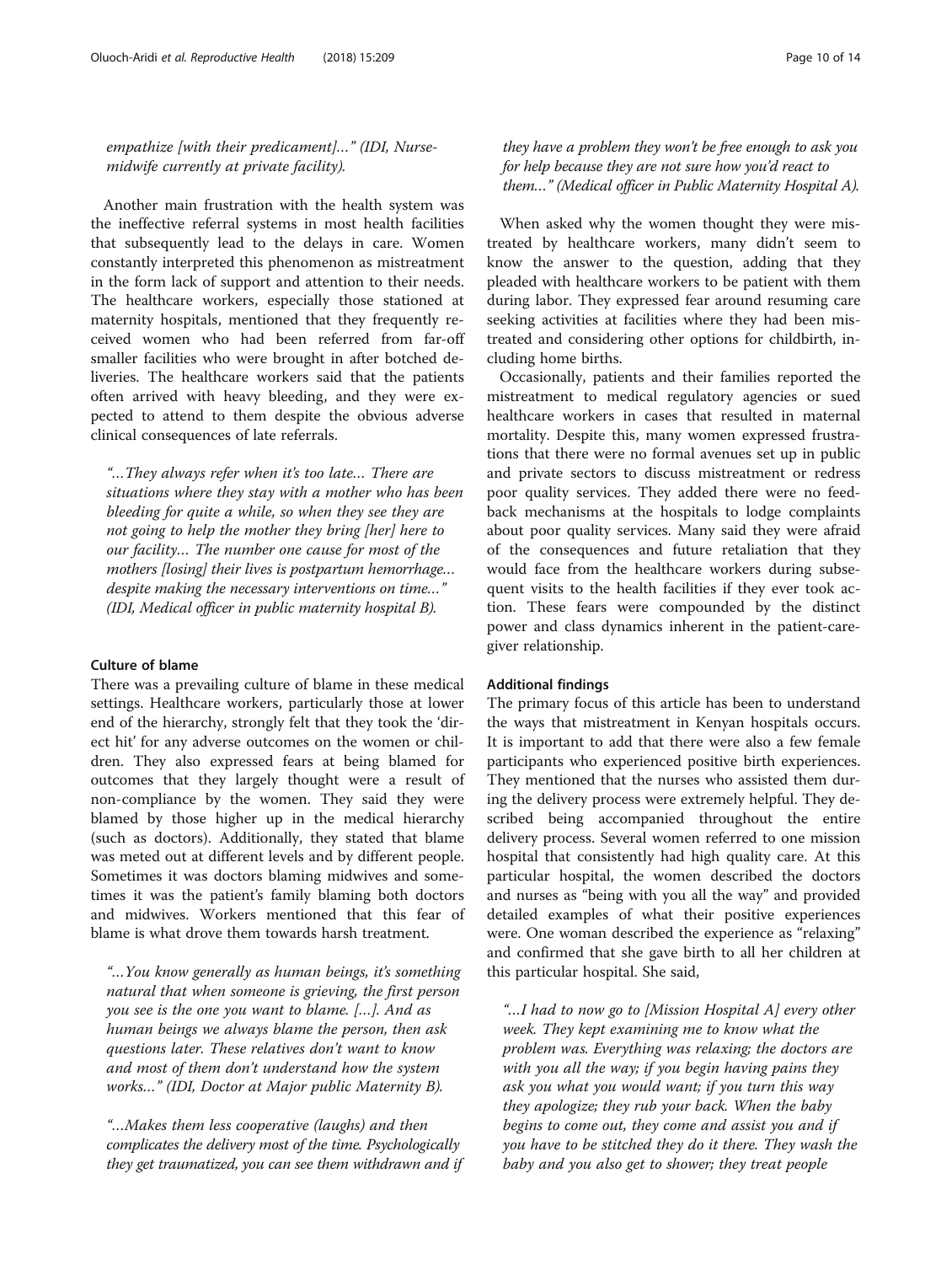well. I gave birth to all my children there…" (Woman, aged 25, FGD, delivered at Mission Hospital A).

# Discussion

This qualitative study explored female patients' and healthcare workers' perceptions and experiences of mistreatment during labor/delivery. As other studies on mistreatment during childbirth have noted [[7,](#page-13-0) [17](#page-13-0), [23](#page-13-0)], our data shows that not only was abuse prevalent, it tended to match maternal abuse found elsewhere. Participants mentioned that the most frequent was a failure to meet professional standards, followed by verbal abuse, physical abuse, health systems constraints, and a poor rapport between healthcare workers and women; the least frequent were stigma and discrimination.

In our study lack of professional standards during delivery was identified as a major problem. We discovered that younger women, multiparous women and women who failed to attend ANC were most frequently mistreated. This pattern has been identified in similar studies assessing prevalence of disrespect and abuse that found that women under the age of 19 were more likely to be mistreated by healthcare workers (Second Author 2013; [[1\]](#page-12-0)). The healthcare workers participated and reinforced the culture of blame, by not only blaming the women for getting pregnant, but by also increasing the level and form of abuse (through reducing their privacy or shouting at them for their lack of knowledge of their bodies).

Verbal abuse was very prevalent in this setting; indeed, contempt and use of derogatory terms was commonplace. Verbal abuse and comments about a woman's sexuality was mentioned by almost every female participant interviewed. The most popular rebuke mentioned was the scolding about how the women had enjoyed sexual intercourse but were now expressing pain during birth; this abuse has been identified in several different contexts, especially amongst women of lower socioeconomic status ([[7,](#page-13-0) [16](#page-13-0), [26](#page-13-0), [39\]](#page-13-0); Second Author 2013) It is likely that, because the women in this study were from a lower socioeconomic status, the healthcare workers abused their position of power. This form of abuse was intertwined with discriminatory practices based on age, parity, socioeconomic status, antenatal care attendance, and ethnicity [\[31](#page-13-0)]. Our female participants felt that because of their income status, healthcare workers who were from higher socioeconomic status would mistreat them and offer them little or no guidance or explanations when providing care. This abuse arose either because of healthcare provider frustrations with their patients and the system, or was a deliberate way to exert power on populations that would not fight back. There were a few incidences of women resisting but most of

them said they were afraid of being denied future services and would instead just take the verbal abuse.

As with other studies across the world, physical abuse was prevalent. What was surprising, however, was how much the women did not question the physical abuse. Several women seemed to be accepting of some forms of physical abuse, such as the slaps and pinches, stating that they were for the sake of their health and their babies during pushing. Such forms of abuse have been observed in studies within the African context [[12,](#page-13-0) [22](#page-13-0), [25](#page-13-0)]. Social norms and attitudes around such violence allow the normalization of these forms of physical abuse in this context. As Bohren [[5\]](#page-13-0) state in their work in Nigeria, the abuse is seen as a way of 'rescuing' the lives of mother/infant. The nurses in our study, at the end of a delivery, would often convince the patients that without the beatings their children would have been harmed and had adverse outcomes. Conversely to the concerns expressed by the women, the healthcare workers prided themselves on having been taught to be "firm" with their patients. We argue that it is thus important to understand and investigate the social norms of acceptability of mistreatment not only to understand how and why they occur, but also to examine them as facets arising within a gender-based violence frame [\[38\]](#page-13-0).

Health systems constraints were mentioned by almost all the healthcare workers citing the mistreatment as unintentional and largely due to staff shortages and lack of resources. Such health constraints (including a lack of resources and facility culture) in Kenya have been identified as drivers for mistreatment [[34\]](#page-13-0). Some women seemed to understand these health system constraints, and thus perceived the mistreatment as unintentional, while others claimed that the mistreatment was deliberate and intentional. However studies by Freedman and Kruk argue that despite disrespect and abuse being perceived differently by women and healthcare workers in the context of health system constraints, there are certain practices that are "unambiguously disrespectful"  $([15]:e42)$  $([15]:e42)$  $([15]:e42)$ . These practices should be identified in each context, while the social norms surrounding their acceptability needs to be challenged. We would argue that behavioral anomalies amongst healthcare workers that drive cultures of mistreatment within health institutions need to be not only addressed, but also challenged.

The poor rapport between women and healthcare workers primarily manifested as abandonment and neglect during labor and delivery. The women described several instances where the neglect led to fatal consequences. This practice has been witnessed in settings where nurse-midwives want to create social distance between themselves and the people they are serving. This situation was described by Jewkes et al. [[16\]](#page-13-0) in their study of nurses in a South African context. In this study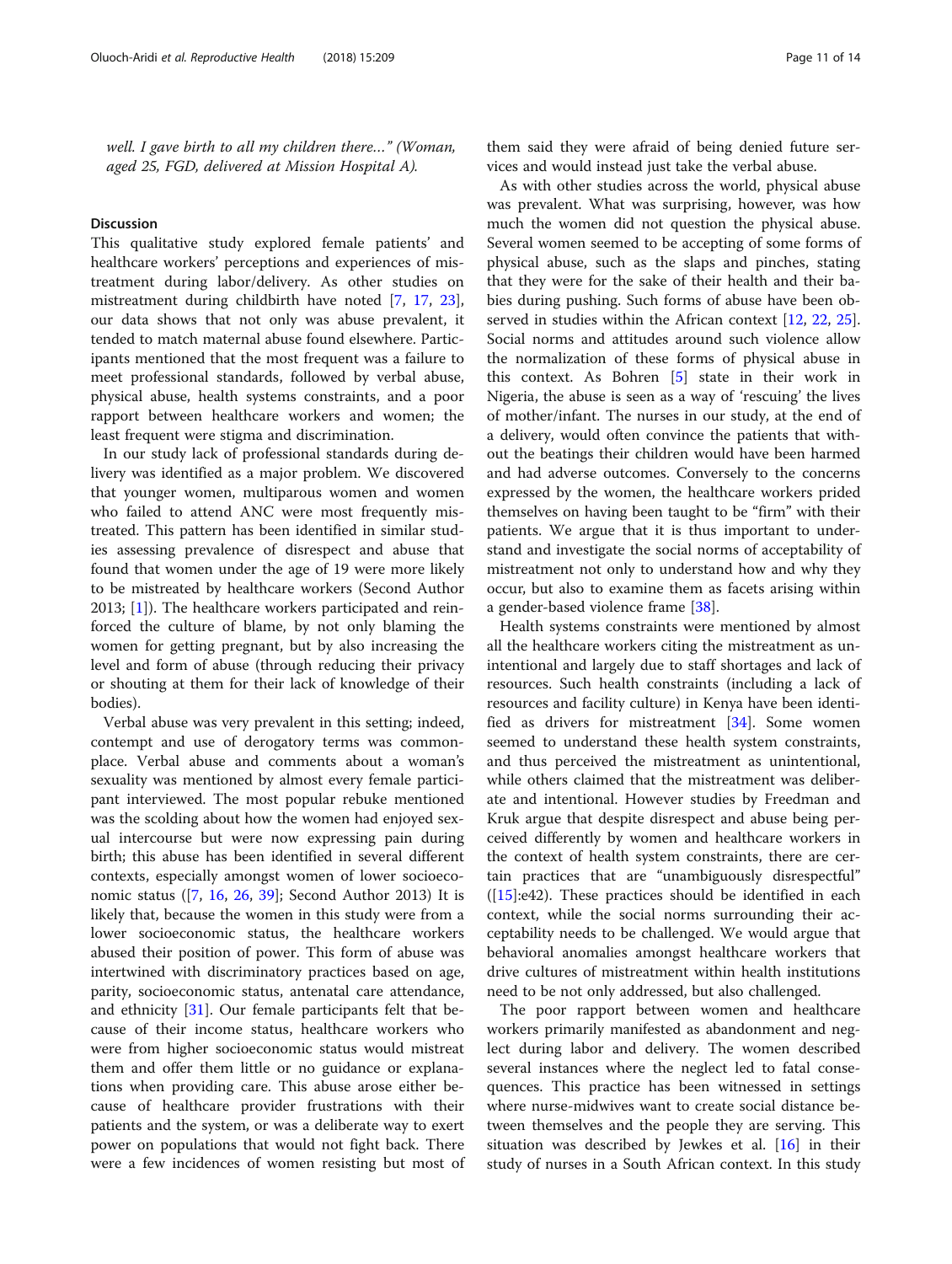there were several instances where healthcare workers, particularly nurse midwives, wanted to exert control over their patients and the childbirth process, which led to patients feeling mistreated. Avenues for redress for this situation need to be particularly created with women have access to accountability mechanisms especially to professional associations whose role is to regulate their membership.

The drivers of mistreatment in our study seemed to stem from a general perception of the women that healthcare workers and the institutions they work in fail to provide professional care. According to a framework put forward by Freedman and Kruk [\[15](#page-13-0)] mistreatment can manifest itself and be driven at the individual, structural, and policy level. In our study all three levels interacted to promote mistreatment. At the individual level between the healthcare workers and the women evidence pointed to a need for healthcare workers to promote abusive behavior as a way of asserting control of the women ((see, for instance,  $[9, 16]$  $[9, 16]$  $[9, 16]$ ).. At the structural level, institutions such as health facilities, either promoted cultures that condoned mistreatment or were largely unaware of it and its manifestations. Lack of supervision of medical staff and shortages of medical staff increased this unintentional mistreatment. Other institutions such as medical schools were also implicated in this situation, as they were the places where healthcare workers learned how to interact with patients. Professional bodies governing the conduct of healthcare workers were also largely uninvolved in the regulation of their members in the mistreatment. At the policy level the new free maternity policy was a factor increasing the mistreatment due to the elevated expectations for quality maternity care simply because of its free status. Interventions that increase the understanding of the entitlements, such as deploying community health volunteers at the health facilities to inform women of the coverage package under the free maternity services, can help assist women to reduce the friction between themselves and healthcare workers regarding expectations and greatly reduce mistreatment driven by mismatched expectations.

#### Limitations of the study

One main limitation of the study is the self-reporting of abuse. This method makes it difficult to detect underreporting or exaggeration, especially around a sensitive and highly subjective topic like mistreatment [[29\]](#page-13-0). Additionally, because of the sensitivity of the topic, access to health facilities for observations is limited (see [\[30](#page-13-0)]). An important limitation was the location for the interviews (within the compound of the church within range of the health facility), which might have prevented participating women from speaking openly. Finally, the focus on only

# Recommendations on interventions for reducing mistreatment

We want to end this article with a discussion of some of the recommendations for reducing mistreatment. Female participants suggested that healthcare workers needed to show more compassion and patience to women in labor. They emphasized the need for a system to provide feedback on poor quality of care at public facilities. Professional societies that govern healthcare workers such as the Nursing Councils and the Kenya Medical Practitioners and Dentists Boards need to be consulted about health facilities whereby reports have been lodged regarding mistreatment of women, these institutions should strengthen accountability mechanisms and support processes for legal redress. Additionally these professional associations should seek to re-train their healthcare workers especially cadres such as nurse midwives who were predominantly involved the management of labor and childbirth. This training should include elements that address soft skills such as interpersonal relationships such as treating patients with dignity and avoidance of discrimination based on background. Previous studies in Kenya such as [[34\]](#page-13-0) described strategies for healthcare workers such as value clarification and attitude transformation workshops as well as stress management [[34](#page-13-0)].

There is a need for greater support from the County Government that manages the public maternity hospitals in peri-urban settings where a lot of the mistreatment was described as happening. The County Government needs to provide adequate resources in terms of adequate numbers of supervised staff and supplies as well as strengthen education on the package of interventions available for free maternity service. The need The County Government needs to have a feedback mechanism for redress for complaints of mistreatment. The need for greater support is in line with guidelines that have been provided by WHO [[37\]](#page-13-0). This statement also calls for Governments to be involved particularly in research as well as implementation of interventions to improve disrespect and abuse in maternity settings. The healthcare workers suggest that the county government needed to investment in health education for women particularly during antenatal care on what to expect particularly for the young first time mothers and identification of victims of sexual abuse and provision of counselling services for them.

Implementation of the relatively new government policy on maternal health services needs to be improved with supplementary health education to the women on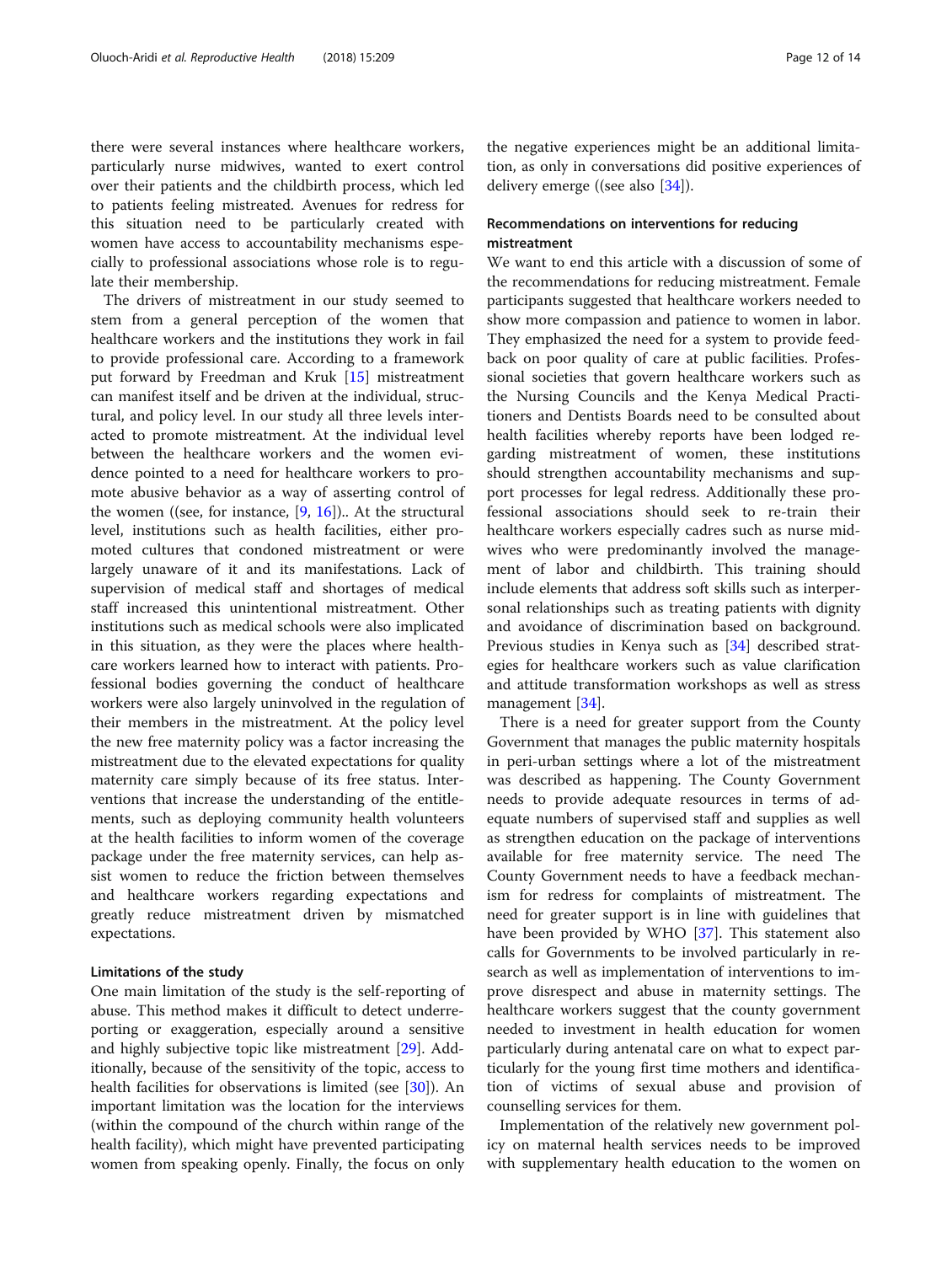<span id="page-12-0"></span>what the included minimum package of interventions that is covered including excluded services. The implementation of the policy needs to be clarified at all levels of the health system and women need to be educated by trained community health volunteers so as to curb the unrealistic expectations described particularly by low educational status women in peri-urban settings such as the ones in this study. This will in turn help reduce common forms of mistreatment verbal abuse that results from the misunderstanding about entitlements of the policy.

# Conclusion

This study has shown that mistreatment of women during facility based delivery is rife in peri-urban settings as appreciated by the vivid descriptive accounts by both women and healthcare workers. This mistreatment is largely driven by an unbalanced relationship between healthcare workers and the women they serve due to socioeconomic status and institutional norms that normalize mistreatment. Despite the fact that there is free delivery service as a policy oversight for its implementation needs to be strengthened to clarify expectations through providing adequate information to women accessing delivery services on the coverage of services as well as exclusions to reduce misunderstandings. Medical Professional associations need to be involved in addressing the mistreatment issue amongst their members through research and creating accountability procedures. County Governments need to address mistreatment through providing resources for a functioning health system that can provide an enabling environment for the provision of high quality maternal health services and ensuring women give birth in a dignified manner.

# Additional files

[Additional file 1:](https://doi.org/10.1186/s12978-018-0643-z) FGD guide for women's interviews. (DOCX 14 kb) [Additional file 2:](https://doi.org/10.1186/s12978-018-0643-z) In depth Interview guide for healthcare workers. (DOCX 14 kb)

#### Acknowledgements

This research was funded by the Kellogg Institute of International Studies, Keough School of Global Affairs. The authors would like to thank the women of Dandora community who participated in this study by providing information on their mistreatment experiences as well as the healthcare workers at the different health facilities we visited in Nairobi, without you this study would not have been possible. We would also like to thank Bro Andre Medical Centre staff and the Parish priest of Dandora Holy Cross Parish Fr Alex Okidi (CSC) for allowing us to interview women within your premises and healthcare workers stationed at your health facility. Great thanks to Dr. Anne Ndungu, Sandra Masira and Christine Achieng who all facilitated the contacts and participated in data collection within Dandora. The researchers would also like to thank Fr. Bob Dowd (CSC) Director of the Ford Family Program in Human Development Studies and Solidarity who graciously provided the time and opportunity to engage in this important study.

#### Funding

The funding for the research was provided by the Kellogg Institute of International Affairs through a Faculty grant. The funding body had no role in influencing design of the study and collection, analysis, and interpretation of data as well as in writing the manuscript.

#### Availability of data and materials

The qualitative data used to prepare this manuscript can be provided upon request.

#### Individual data

The manuscript submitted does not contain any individual data for any of the respondents interviewed. To enhance confidentiality any names provided in transcripts were redacted for the protection of the individual identities.

#### Authors' contributions

JOA, VSO, and RD conceptualized and designed the study and its data collection tools. EM supported the design of the data collection tools. JOA and EM administered and transcribed the interviews with healthcare workers, and supervised the data collection. EM supervised the transcription of the FGDs. All authors participated in the data analysis. JOA wrote the first draft of the manuscript, with revisions provided by the other authors. VSO and JOA worked on the revisions and resubmission for the journal. All authors read and approved the final manuscript.

#### Ethics approval and consent to participate

Ethical approval for the study was obtained from the Institutional Review Board (IRB) of University of Notre Dame IRB No 16-11-3437 and from the Institutional Review Board of Strathmore University SU-IRB 0141/17. Research permission for the study was provided by the National Council for Research and Technology Institute (NACOSTI) permit Ref No. NACOSTI/P/16/34367/ 13117. Before data collection took place, permission was also obtained from the Nairobi County local authorities of the respective concerned communities.

#### Consent for publication

Not applicable.

#### Competing interests

The authors declare that they have no competing interests.

## Publisher's Note

Springer Nature remains neutral with regard to jurisdictional claims in published maps and institutional affiliations.

### Author details

<sup>1</sup> Regional Research Programs Manager, The Ford Program in Human Development Studies and Solidarity, University of Notre Dame, Regional Office, East Africa, P.O. Box 49675-00100, Nairobi, Kenya. <sup>2</sup>Department of Anthropology, University of Notre Dame, 248 Corbett Family Hall, Notre Dame, IN 46556, USA. <sup>3</sup> Eck Institute for Global Health, University of Notre Dame, 120 Brownson Hall, Notre Dame, IN 46556, USA. <sup>4</sup>The Ford Program in Human Development Studies and Solidarity, Kellogg Institute of International Affairs, University of Notre Dame, 2167 Nanovic-Jenkins Hall, Notre Dame, IN 46556, USA.

#### Received: 15 February 2018 Accepted: 23 November 2018 Published online: 17 December 2018

#### References

- 1. Abuya T, Warren CE, Miller N, Njuki R, Ndwiga C, Maranga A, Mbehero F, Njeru A, Bellows B. Exploring the prevalence of disrespect and abuse during childbirth in Kenya. PLoS One. 2015;10(4):e0123606. [https://doi.org/10.1371/](https://doi.org/10.1371/journal.pone.0123606) [journal.pone.0123606](https://doi.org/10.1371/journal.pone.0123606).
- 2. Alkema L, Chou D, Hogan D, Zhang S, Moller AB, Gemmill A, Fat DM, Boerma T, Temmerman M, Mathers C, Say L. Global, regional, and national levels and trends in maternal mortality between 1990 and 2015, with scenario-based projections to 2030: a systematic analysis by the UN maternal mortality estimation inter-agency group. Lancet. 2016;387(10017): 462–74. [https://doi.org/10.1016/S0140-6736\(15\)00838-7.](https://doi.org/10.1016/S0140-6736(15)00838-7)